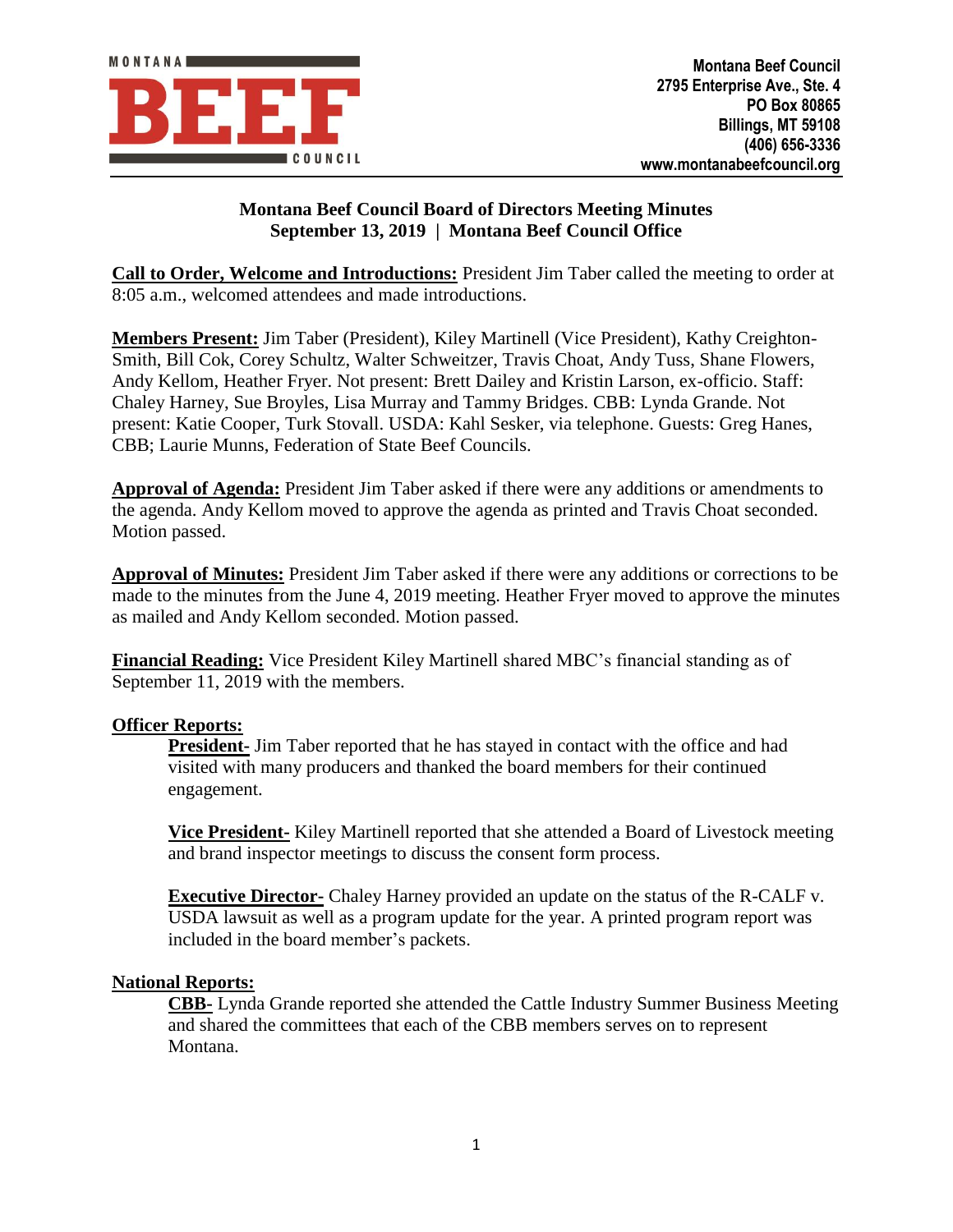# **National Reports (continued):**

**Federation-** Kiley Martinell, Kathy Creighton-Smith, Shane Flowers and Andy Kellom shared that they attended the Cattle Industry Summer Business Meeting and a printed report was included in the board packets.

**USMEF-** Brett Dailey attended the recent USMEF meeting but was not present to report. Board members received a copy of the latest export statistics from USDA and USMEF.

**Ex-Officio-** Kristin Larson was not present.

## **Committee Reports:**

The board heard reports from the following committees:

**Executive-** Chairman Jim Taber **Budget-** Chairwoman Kiley Martinell **Bylaws-** Chairman Andy Kellom **Education-** Chairwoman Kiley Martinell **Producer Communication-** Chairman Shane Flowers **Promotion-** Chairman Travis Choat

#### **Special Committee Reports:**

The board heard reports from the following special committees:

**Collections and Compliance-** Director of Collections and Compliance Tammy Bridges **\$0.25 Montana Research-** Chairman Bill Cok **Nominating-** Chairman Jim Taber moved his report to the end of the meeting.

**Cattlemen's Beef Board CEO Introduction and Update-** Greg Hanes, CBB CEO, introduced himself to the board and gave an update including the funds maintained in an account by CBB and the AMS expenses associated with oversight.

**USDA Comments-** Kahl Sesker provided an update from the Agriculture Marketing Service.

## **Unfinished Business:**

**Fiscal Year 2019 Budget Amendments-** The health insurance and retirement line items were miscalculated. Heather Fryer moved to amend the 2019 budget and change the 501c health insurance line item to \$12,800 and the 501d retirement line item to \$14,550. Walt Schweitzer seconded. Motion passed.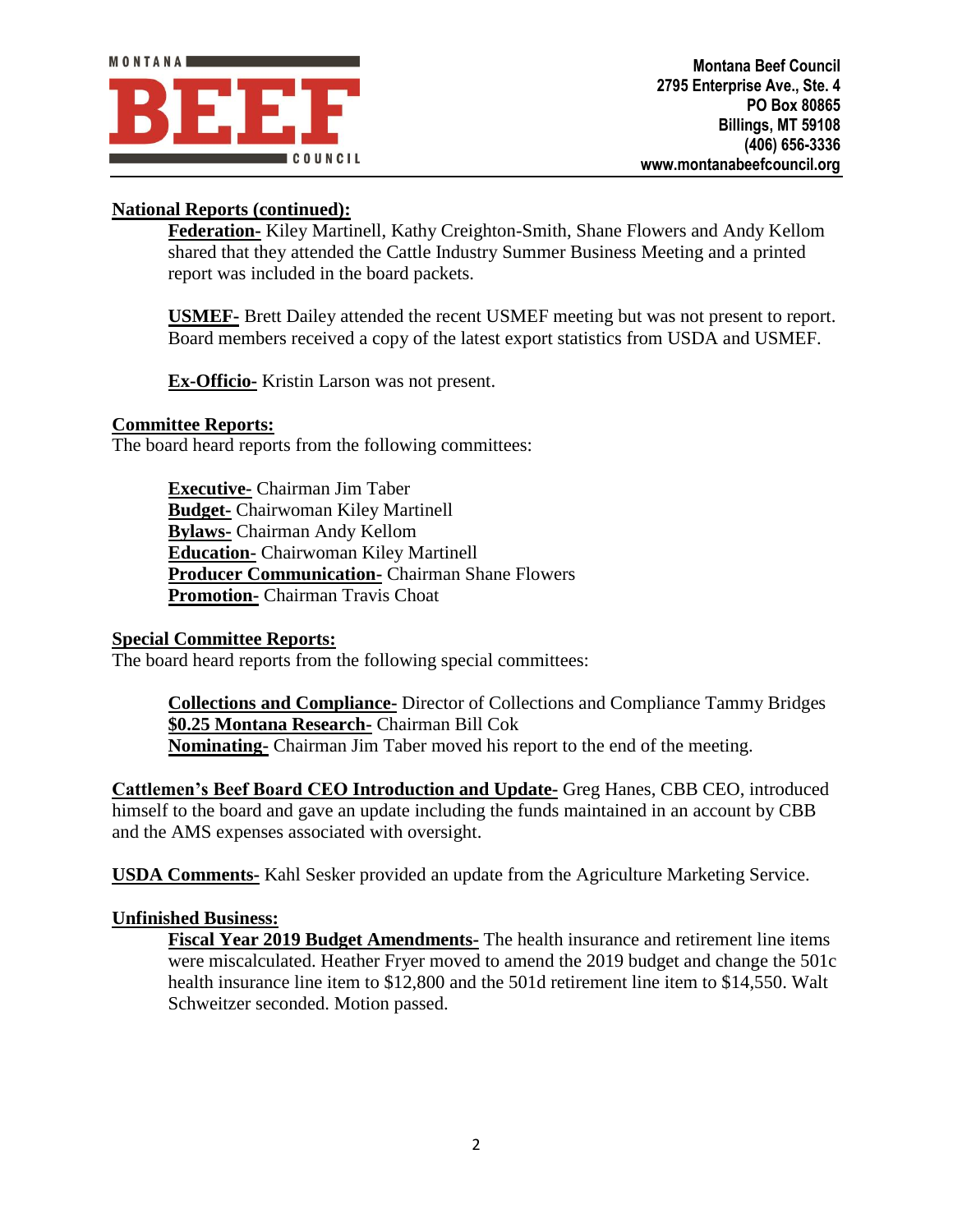# **Unfinished Business (continued):**

**MBC Federation Investment-**The board discussed the counteroffer from the Federation of State Beef Councils and Federation Chair Laurie Munns provided insight from the Federation Executive Committee. Kiley Martinell moved to invest \$17,000 into the Federation with three voting seats. Corey Schultz seconded. Motion passed.

The US Meat Export Federation investment will be waived for the upcoming fiscal year and board representation will not change, however they will be voting seats.

#### **New Business:**

**Terms of Office Review-** The current terms of office for each board member was passed around for review by each board member.

**Annual Meeting Notices-** The board was reminded to notify staff of upcoming meetings.

**Membership Verification-** President Jim Taber and Executive Director Chaley Harney shared that all organizations had submitted their membership verifications and the requirements had been met with the exception of the Montana Angus Association. The board discussed and reviewed options. Walt Schweitzer moved to put the Montana Angus Association board seat on probation until they reach the minimum 250 members required by MBC bylaws or until the next board meeting where it will be reassessed. Heather Fryer seconded. Motion passed.

MBC Bylaws Committee Chairman Andy Kellom stated that the committee will review the membership section of the bylaws and report back at the next board meeting.

**2020 Budget Review and Approval:** The board reviewed the proposed 2020 fiscal year budget for the Montana Beef Council based on estimated beef checkoff collections for October 1, 2019-September 30, 2020. Heather Fryer moved to amend the budget with the \$17,000 Federation investment, line item 951, instead of \$22,000. Kiley Martinell seconded. Motion passed.

Bill Cok moved to amend the budget to add the \$5,000 difference available to line 507 for Postage. Walt Schweitzer seconded. Motion failed. Andy Kellom moved to amend the budget and add the \$5,000 to 517c for additional collection expenses anticipated and approve the 2020 fiscal year budget. Bill Cok seconded. Motion passed.

Board members Travis Choat, Kathy Creighton-Smith and Walt Schweitzer volunteered to create a Consent Campaign Committee to compile additional aggressive options to reach the remaining unconsented producers in the state. They will work over the next couple of months and report their suggestions.